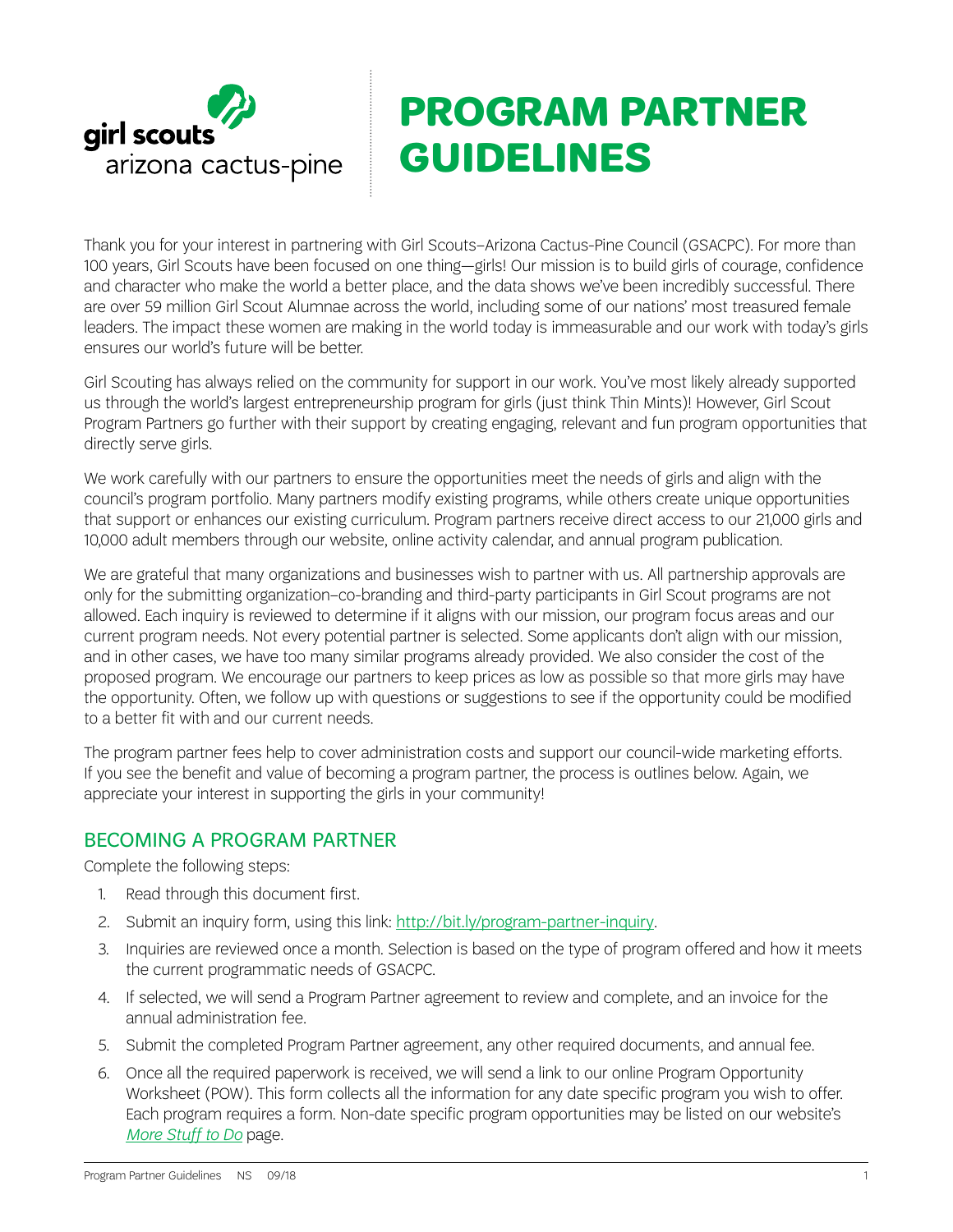- 7. POW submissions are reviewed to ensure all information has been provided. We cannot promote programs that are incomplete. We will attempt to email the listed contact, if additional information is required.
- 8. Once all POW forms are submitted, you will be invoiced annually on September 1 for all Calendar Listings and are due no later than September 30. Failure to submit the calendar listing fee may cause a delay of any further calendar listings.

### RENEWING A PARTNERSHIP

To continue being a partner, the following steps need to be completed annually:

- 1. Submit yearly partnership evaluation.
- 2. Review guidelines packet.
- 3. Review and submit a new Program Partner agreement.
- 4. Submit program opportunities.
- 5. Submit logo use agreement, with each flyer or marketing collateral that you will be using GSACPC's logo.
- 6. Submit yearly administration fees, and listing fees, as requested.

### PROGRAM PARTNER SELECTION PROCESS

We strive to offer a wide variety of programs for Girl Scouts to participate in and encourage you to do the same. Girls and their families often enjoy attending programs together, and as a program partner you have the option of hosting an event for Girl Scouts and their families.

We evaluate several different aspects of proposed programs to ensure all programs meet the needs of our program portfolio and membership. A preferred quality of all of our program is inclusions of Girl Scout Leadership Experience (GSLE) and Girl Scout progression. One aspect is our assessment of the level of risk associated with any given program. The assessed risk level determines which Program Partner Agreement we use.

General Opportunities – These programs are offered locally and don't require any special training or certification for instructors or participants. They may be open to all ages, offered only to Girl Scouts, or to Girl Scouts and their families and friends.

High Adventure – These opportunities require special certification or specialized instructors. Examples include archery, canoeing, rock climbing, or horseback riding.

Travel – These programs provide transportation, involve overnight stays and may involve out-of-state or international travel.

Another aspect we consider is how the event is held. Events can be unique *GS opportunities, public, or both*. A unique GS opportunity is a program open *only* to Girl Scouts in a setting that is not open to the public and offers some type of exclusive opportunity. *Public opportunities* are those where Girl Scouts are invited to attend an event your organization has already planned but is offered at a discounted price for girls and their families. Programs can also be both—mixing elements of the previous two opportunities. This typically looks like offering a program for GS during regular business hours, but having special activities for girls to engage in.

Partner agreements are valid for one year from the signing date. You will receive a new partner agreement to review a month before your current agreement expires. During that time, we also ask that you submit a yearly partner evaluation. This allows you to the opportunity to share your experience with us and provide feedback.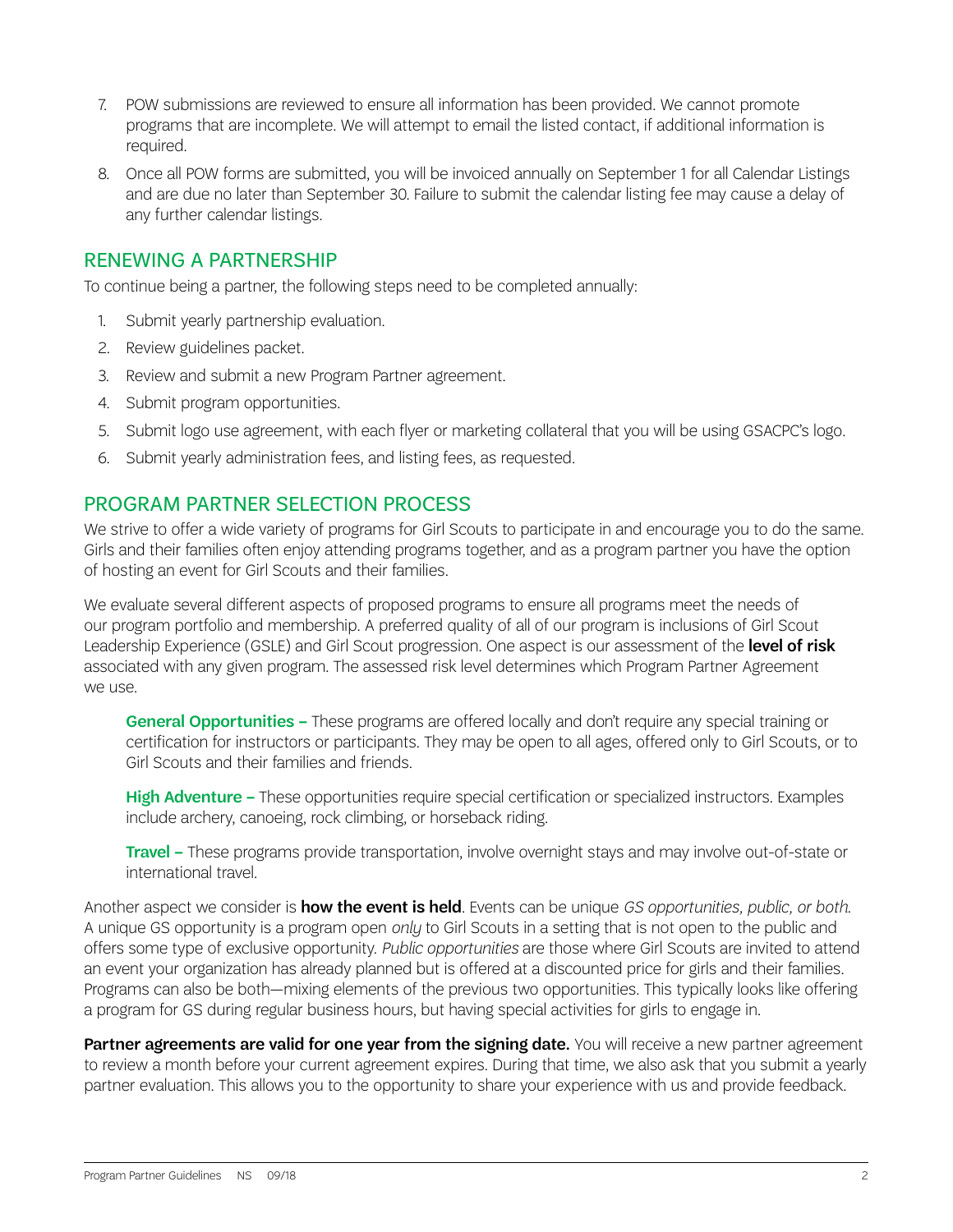# **FFFS**

Our fee schedule is outlined below. Please note that failure to submit any fees will create a delay in offering your programs and could result in a termination of the Partner Agreement. *All payments are due within 30 days of receiving an invoice.*

#### ANNUAL ADMINISTRATION FEE

Non-Profit organizations will be assessed a \$50 annual fee. For-Profit organizations will be assessed a \$100 annual fee. The administration fee covers costs related to staff time, and secondary insurance for programs. Annual fees are due with your signed partner agreement, and valid from the date of signing until the following year.

#### CALENDAR LISTING FEES

Program Partners will be assessed a fee for each program that is listed on our calendar. The fee is based on the number of participants that can attend a program. Calendar fees cover costs associated with the activity build in our system, customer inquiries, and registration, if needed. Registration processed through GSACPC may result in additional fees of \$2 per person. Yearly calendar fees will be invoiced on September 1 and are due prior to September 30.

| <b>PARTICIPANTS</b> | <b>NON-PROFIT FEE</b> | <b>FOR-PROFIT FEE</b> |
|---------------------|-----------------------|-----------------------|
| $1 - 50$            | \$10                  | \$20                  |
| 51-100              | \$20                  | \$40                  |
| 101-250             | \$40                  | \$80                  |
| 251-500             | \$60                  | \$120                 |
| $501+$              | \$80                  | \$160                 |

#### MORE STUFF TO DO FEE

Our *[More Stuff to Do](http://www.girlscoutsaz.org/content/girlscoutsaz/en/about-girl-scouts/our-program/ways-to-participate/more-stuff-to-do.html)* webpage is a resource page for troop leaders and parents that shows them local businesses offering self-scheduled Girl Scout programs, or those available to meet with troops during their meetings.

To list your name and website on this page, you will receive once a year showing either a \$25 fee for Non-Profits, or a \$50 fee for For-Profit.

Program Partners can list their offerings on both this webpage and in the activity calendar. You will be invoiced for each listing type based on the above fee schedules.

#### *Example:*

|            | ADMIN FFF | <b>CALENDAR FFF</b>                       | MORE STUFF TO DO | <b>TOTAL</b> |
|------------|-----------|-------------------------------------------|------------------|--------------|
| Non-profit | \$50/year | 1 program, up to 50 participants $=$ \$10 | N/A              | \$60         |
| For-Profit | \$100     | program, up to 100 participants = \$40    | \$50/year        | \$190        |

#### NOTES ON FEES

You can expect to see programs listed on the calendar within a month of submission, if approved. If there are questions on approval status, please contact your liaison.

For listings on *[More Stuff to Do](http://www.girlscoutsaz.org/content/girlscoutsaz/en/about-girl-scouts/our-program/ways-to-participate/more-stuff-to-do.html)* you can expect to see your site listed within 10-14 days. If you have a page on your site dedicated to Girl Scout programming this may take longer due to the approval process.

If you cancel a program you will not be reimbursed Calendar Listing fees.

Program submissions should be sent in a minimum of six months in advance of the program date.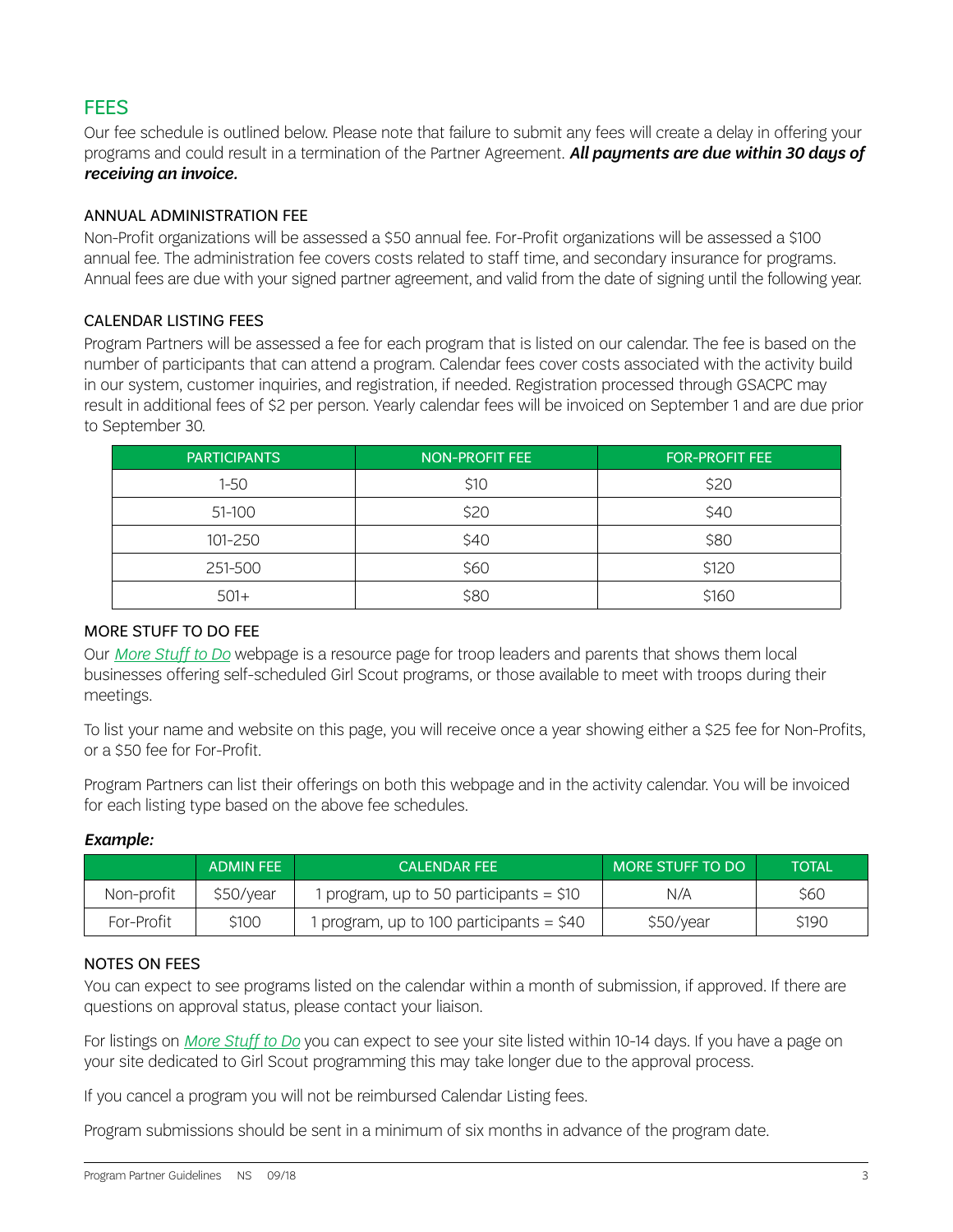# REFUND POLICY

We ask that you please follow our refund policy. The policy is as follows:

#### PROGRAM

If the event requires a deposit, deposits are non-refundable. You may swap participants up to the day of the event. Refunds will not be given for programs or events under \$5.

#### ALL OTHER EVENTS WILL BE PROCESSED AS FOLLOWS:

- » 16 business days before the event 100%
- » 11-15 business days before the event 75%
- » 6-10 business days before the event 50%
- » 5 or fewer business days before the event no refund given

#### COUNCIL SPONSORED TRAVEL OPPORTUNITY PROGRAMS (DOMESTIC ONLY)

If the event requires a deposit, deposits are non-refundable. Once group tickets (airline, hotel, facility admissions) have been purchased, refunds will not be permitted. (Based upon purchase, participant swaps may be permitted up to 2 weeks before event)

### OTHER REQUIREMENTS AND INFORMATION

#### BRAND REPRESENTATION AND GUIDELINES

Who We Are: "Girl Scouts of the USA" when referring exclusively to the national organization (GSUSA or Girl Scouts fine on subsequent reference); "Girl Scouts–Arizona Cactus-Pine Council" (GSACPC is fine on subsequent reference) to refer to our organization; "Girl Scouts" to refer to the wider Girl Scout body (national org + 112 Girl Scout councils).

- » NOT Girl Scouts of America, GSA, Scouts, the Girl Scouts, Girl Scouts of Arizona (there are two councils in our state)
- » Do not use *Scouts* or *Scouting* alone ensure all references to the organization and program titles use our full unique name, Girl Scouts or Girl Scouting.
- » Before shortening our Council's name to GSACPC, use the full name the first time it is mentioned with the acronym in parentheses—*Girl Scouts–Arizona Cactus-Pine Council (GSACPC)*.
- » Note the proper location and use of the en dash and hyphen within our name: *Girl Scouts–Arizona Cactus-Pine Council*.

Do not alter our logos, trademarks or iconography. All uses of our brand identity and logos in fliers, web pages or otherwise need to be reviewed and approved by our Council brand team. Simply follow our Logo Usage process:

- 1. Download and read through our **[Brand Graphic Guidelines](http://www.girlscoutsaz.org/content/dam/girlscoutsaz/documents/volunteer-resources/brand-pr-marketing/graphic-guidelines-logo-usage-agreement.pdf)**.
- 2. Develop a mock-up of the piece for approval.
- 3. Download and fill out the [One-Time Logo Usage Agreement](http://www.girlscoutsaz.org/content/dam/girlscoutsaz/documents/volunteer-resources/brand-pr-marketing/graphic-guidelines-logo-usage-agreement.pdf).
- 4. Email to [marcom@girlscoutsaz.org](mailto:marcom%40girlscoutsaz.org?subject=) for approval. Copy your program liaison.
- 5. Upon approval, you'll receive the hi-res version of requested logo(s) and can finalize, print, distribute the one item that was approved as planned. All uses of our logos need approval.

For additional resources regarding brand guidelines, utilize the attached Partner Editorial Style Sheet, and visit our Branding and Marketing Guidelines resources web page: [girlscoutsaz.org/marketing-guidelines](http://girlscoutsaz.org/marketing-guidelines).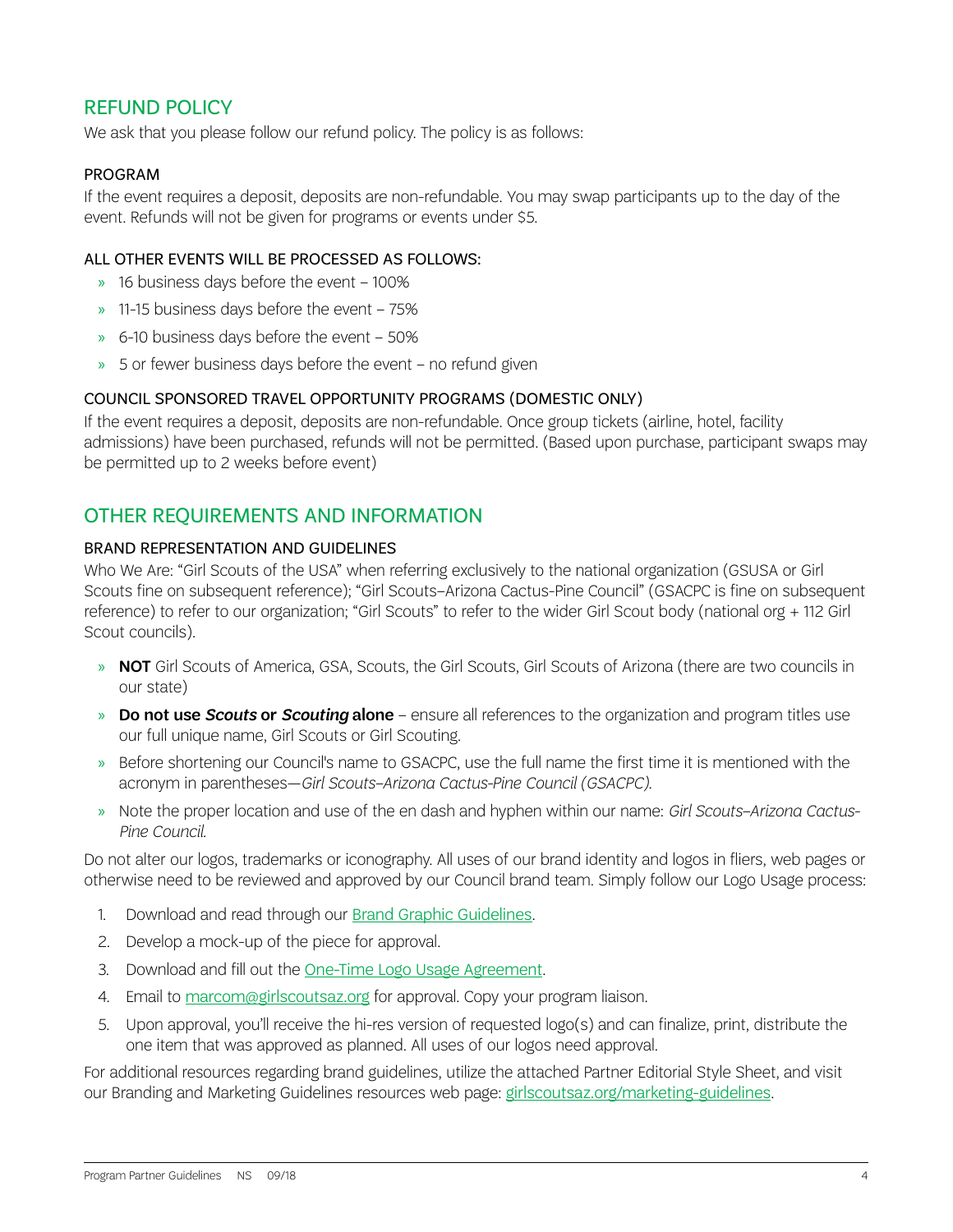#### **PUBLICITY**

We're happy when our partners contact media, but by coordinating, we can ensure we avoid causing confusion for our media friends or duplicating efforts.

- » GSUSA handles all national media outreach do not conduct media relations at this level without going through our Council brand team.
- » GSACPC staff reaches out to all major regional TV, Print/Web and radio outlets consistently throughout the year. Please route press releases and story ideas that will represent Girl Scouts through our marketing team first.

#### PHOTO WAIVERS

If you want to take photos of Girl Scouts at your programs, you need to collect signed waivers for girl participants that parents need to sign. The waiver should state its intended purpose and give parents the option to opt-out. If a girl opts-out, we recommend giving them a colored wrist band or another identifier to help photographers easily avoid taking the girl's photo.

#### CONFIRMATION LETTERS

These help Girl Scout Leaders and parents prepare for an upcoming event. Confirmation letters should include complete information:

- » Name of event, time, and date
- » Location
- » Check-in, open and close times
- » Event end time
- » Bring copies of health/permission forms
- » What else to bring
- » Any other special considerations
- » Day of contact information

- » What to expect for the day
- » *Disclaimer:* Girl Scouts–Arizona Cactus Pine Council and (Your Company Name) will not be responsible for any lost, stolen, or damaged items including – mp3 plays, cell phones, tablets/E-readers, or any other electronic devices.

We ask all Program Partners to send confirmations letters to all event participants. Confirmation letters will need to be sent to participants a week to two weeks before the event. Some events may require more preparation and participants will need more time to prepare for your event, and letters may need to be sent with more than two weeks' notice. Some events may require more time to prepare for, and for those we ask that confirmation letters be sent a minimum of two weeks before the event.

For all events, we may ask to review a confirmation letter before it is sent out to participants. Please be sure to include GSACPC on all confirmation letters sent out by a cc'ing us at [girlprogram@girlscoutsaz.org](mailto:girlprogram%40girlscoutsaz.org?subject=) and [reghelp@](mailto:reghelp%40girlscoutsaz.org?subject=) [girlscoutsaz.org](mailto:reghelp%40girlscoutsaz.org?subject=).

#### FUN PATCHES

A fun patch is a great way for a Girl Scout to remember her experience at your event! Patches can be sold separately or included in the cost of your program. There are no special requirements for a girl to receive a patch.

**Preferred Patch Vendors** – These are licensed partners of GSACPC:

- » Advantage Emblem Contact Nathan Bentley at [nathan@advantageemblem.com](mailto:nathan%40advantageemblem.com?subject=)
- » C.C. Creations Contact Becky Biehler at [b.biehler@cccreationsusa.com](mailto:b.biehler%40cccreationsusa.com?subject=)
- » Patch Connection Contact George Rhodes at [patchco@earthlink.net](mailto:patchco%40earthlink.net?subject=)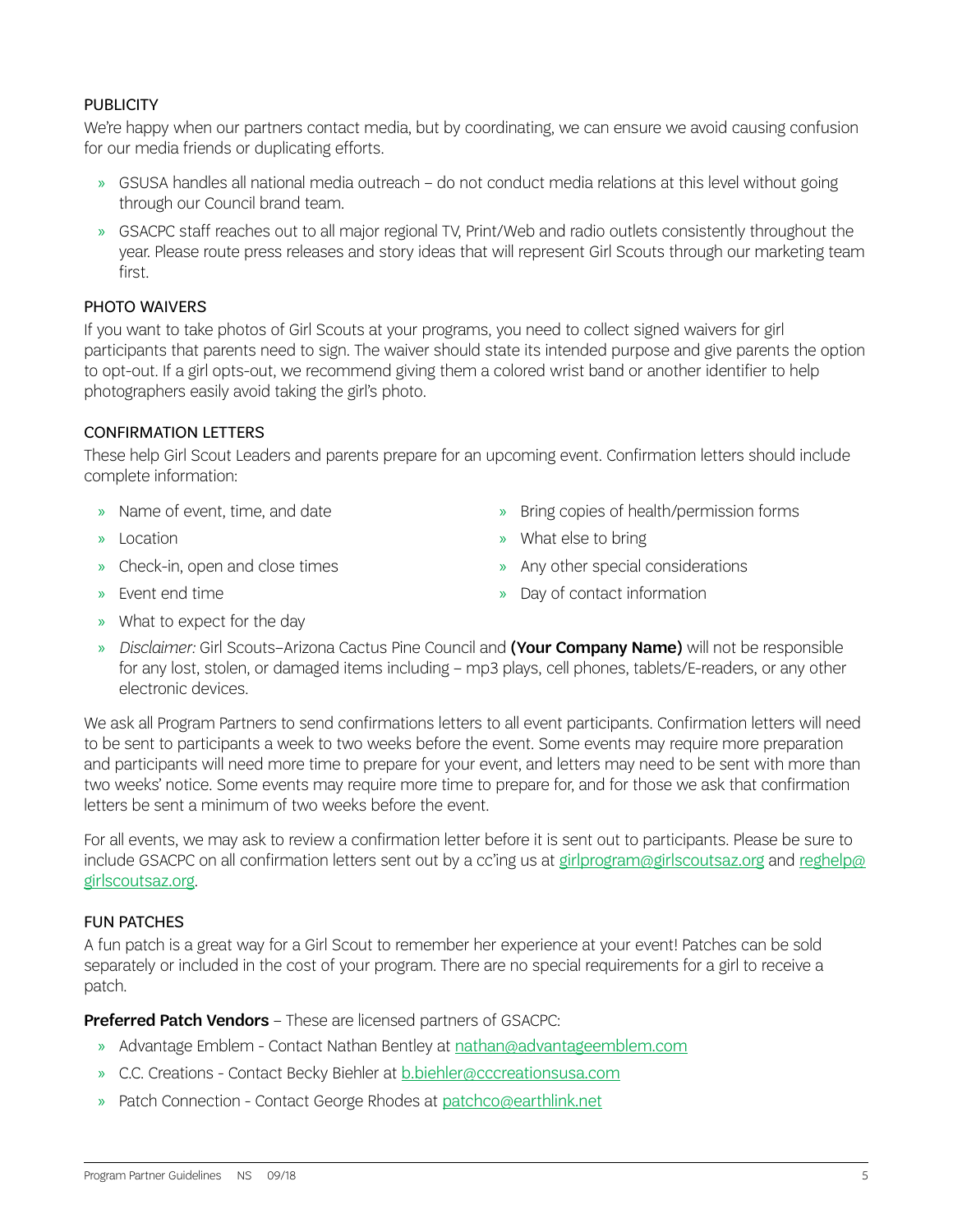#### Tips for Creating a Fun Patch

- 1. Use of your logo is okay.
- 2. Include the name of the event.
- 3. Include Girl Scouts-Arizona Cactus-Pine Council or GSACPC on the patch.
- 4. Be creative!

#### PROGRAM FLIERS

You may use program fliers to promote your event to Girl Scouts outside of our online resources. Fliers can be sent to GSACPC for display at our Council Shop, and certain Girl Scout events. *Note:* before sharing your flier with our membership, it will need to be approved by our marketing team, and you must submit a signed [Logo](#page-12-0)  [Usage Agreement](#page-12-0) (see pg. ). Please send all fliers for approval to [marcom@girlscoutsaz.org](mailto:marcom%40girlscoutsaz.org?subject=) and make sure to cc you program liaison. Flier approvals take 5-10 business days. Consider the following tips when creating a flier for Girl Scouts:

- 1. All fliers must show our name/logo Girl Scouts–Arizona Cactus-Pine Council, Inc.
- 2. Have the Program Partner's name on the flyer
- 3. Specify who can attend: grades; family; bring-a-friend, etc.
- 4. Name of the event and the planned activities
- 5. Location of the event: name of place, address and cross streets, or map
- 6. Date of the event and beginning and ending time
- 7. Registration deadline
- 8. Minimum and maximum people required to hold the event and meet site capacity
- 9. How to make payment, who the check is made out to, where to send the check, etc.
- 10. What participants need to bring and/or what to wear
- 11. Limitations (e.g., Are tag-alongs allowed? Is a smoking area available?)
- 12. Contact person name and telephone number
- 13. Include "Financial Assistance Available"

#### SOCIAL MEDIA

Social media is one of the best ways to reach your audience. We encourage you to utilize your organization's social media outlets to highlight and promote our partnership.

» To ensure we are engaged, always tag @GSACPC in your posts and consider using one of our common hash tag threads like #GirlScoutsAZ.

We often promote partner programs in our social media channels. Please remember to always engage with posts that are about you – like, comment, and share/retweet when we post about your company/organization and/or our partnership.

Note, our GSACPC Leader and Independent Girl Members groups are non-commercial, closed groups. Please don't post any information about your event or business in those spaces.

#### ADDITIONAL CONSIDERATIONS

Our council does not allow promotion of direct sales or product demonstration parties to its membership. Troops may not participate in these as money-earning projects. Program Partner offerings may not take place in a private home. All partnership approvals are only for the submitting organization – co-branding and third-party participants in Girl Scout programs are not allowed.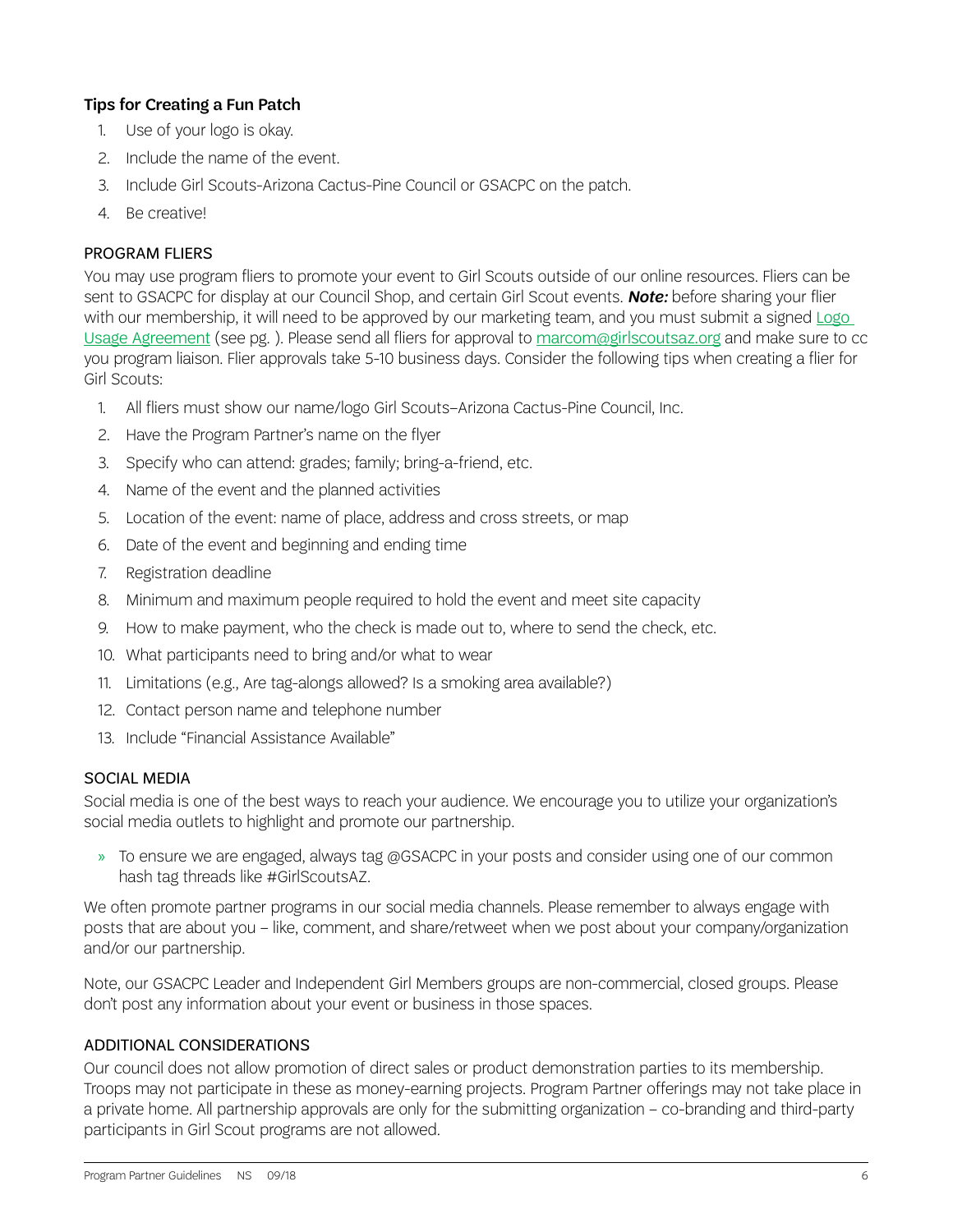#### GIRL SCOUT DATES TO KNOW

- » Girl Scout Membership Year: October 1 September 30.
- » 2019 Cookie Program: January 21 March 3. During this time girls are primarily focused on the Cookie Program and are less likely to attend outside programs.

### ABOUT GIRL SCOUTS

#### THE GIRL SCOUT PROMISE

*On my honor I will try;* To serve God and my country, To help people at all times, and, to live by the Girl Scout Law.

#### THE GIRL SCOUT LAW

*I will do my best to be* honest and fair, friendly and helpful, considerate and caring, courageous and strong, and responsible for what I say and do, *and to*

respect myself and others, respect authority, use resources wisely, make the world a better place, and be a sister to every Girl Scout.

#### ABOUT GSACPC

We serve 21,000 girls with the help of 10,000 adult volunteers. While our jurisdiction covers central and northern Arizona and the entire Navajo Nation, 85% of our members reside in the Phoenix metropolitan area.

We serve girls in every economic class, including girls in foster care and girls whose parents are incarcerated. We serve 18 distinct Native American populations, both on reservations and in urban centers.



#### GIRL SCOUT LEVELS

All activities are categorized by grade levels. By offering a program to targeted grade levels, the council is modeling its commitment to progression in Girl Scout programs. Grade levels are broken down into the following Girl Scout levels:

- » Girl Scout Daisy Grades K-1
- » Girl Scout Brownie Grades 2-3
- » Girl Scout Junior Grades 4-5
- » Girl Scout Cadette Grades 6-8
- » Girl Scout Senior Grades 9-10
- » Girl Scout Ambassador Grades 11-12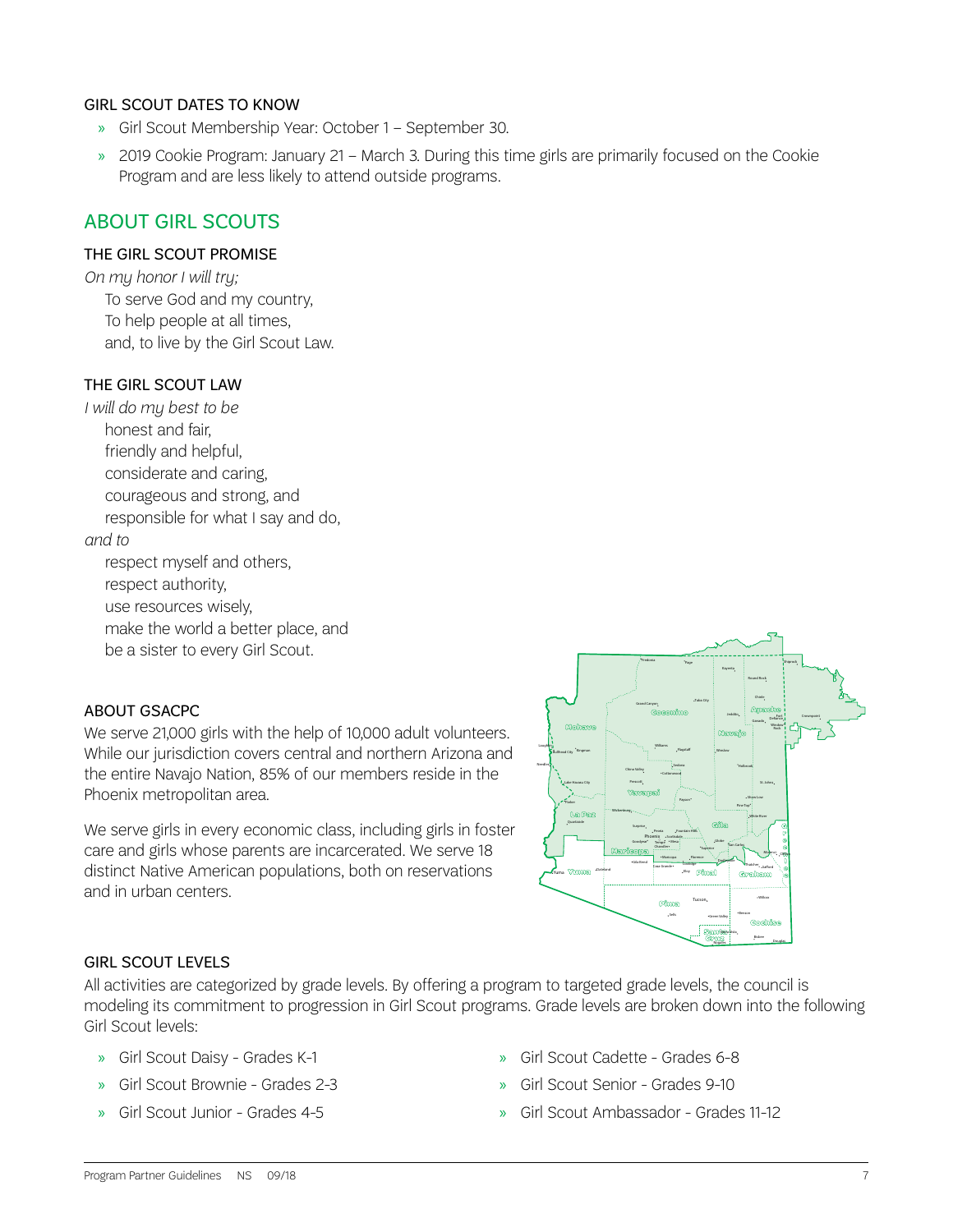#### GIRL SCOUT LEADERSHIP EXPERIENCE (GSLE)

At Girl Scouts, we see our mission in action every single day. We witness girls taking on new challenges and learn by "doing" in an atmosphere of collaboration rather than competition. Girl Scouts learn who they are, what they stand for, and how they can positively impact their communities.

The Girl Scout program gives girls age-specific knowledge, skills and values as they Discover themselves and their values, Connect with others, and Take Action to make our world a better place.

#### FIVE LEADERSHIP OUTCOMES

- 1. Strong sense of self: Girls have confidence in themselves and their abilities and form positive identities.
- 2. Positive values: Girls act ethically, honestly, and responsibly, and show concern for others.
- 3. Challenge seeking: Girls take appropriate risks, try things even if they might fail, and learn from mistakes.
- 4. **Healthy relationships:** Girls develop and maintain healthy relationships by communicating their feelings directly and resolving conflicts constructively.
- 5. **Community problems solving:** Girls desire to contribute to the world in purposeful and meaningful ways, learn how to identify problems in the community, and create "action plans" to solve them.

#### FOCUS AREAS

To ensure girls gain the understanding and skills they will need in the future, we have identified four key focus for developing programming.

- 1. Science Technology Engineering and Math (STEM): Inspiring girls to pursue their interests in the science, technology, engineering, and math fields.
- 2. **Entrepreneurship:** Developing practical money-management skills so girls can ultimately take control of their financial futures.
- 3. Life Skills: Encouraging girls to keep their bodies healthy, their minds engaged, and their spirits alive.
- 4. **Outdoor/Environmental:** Helping girls to see the earth as their home and embrace environmental conservation and responsibility.

#### *GSACPC reserves the right to edit and revise this document at any time.*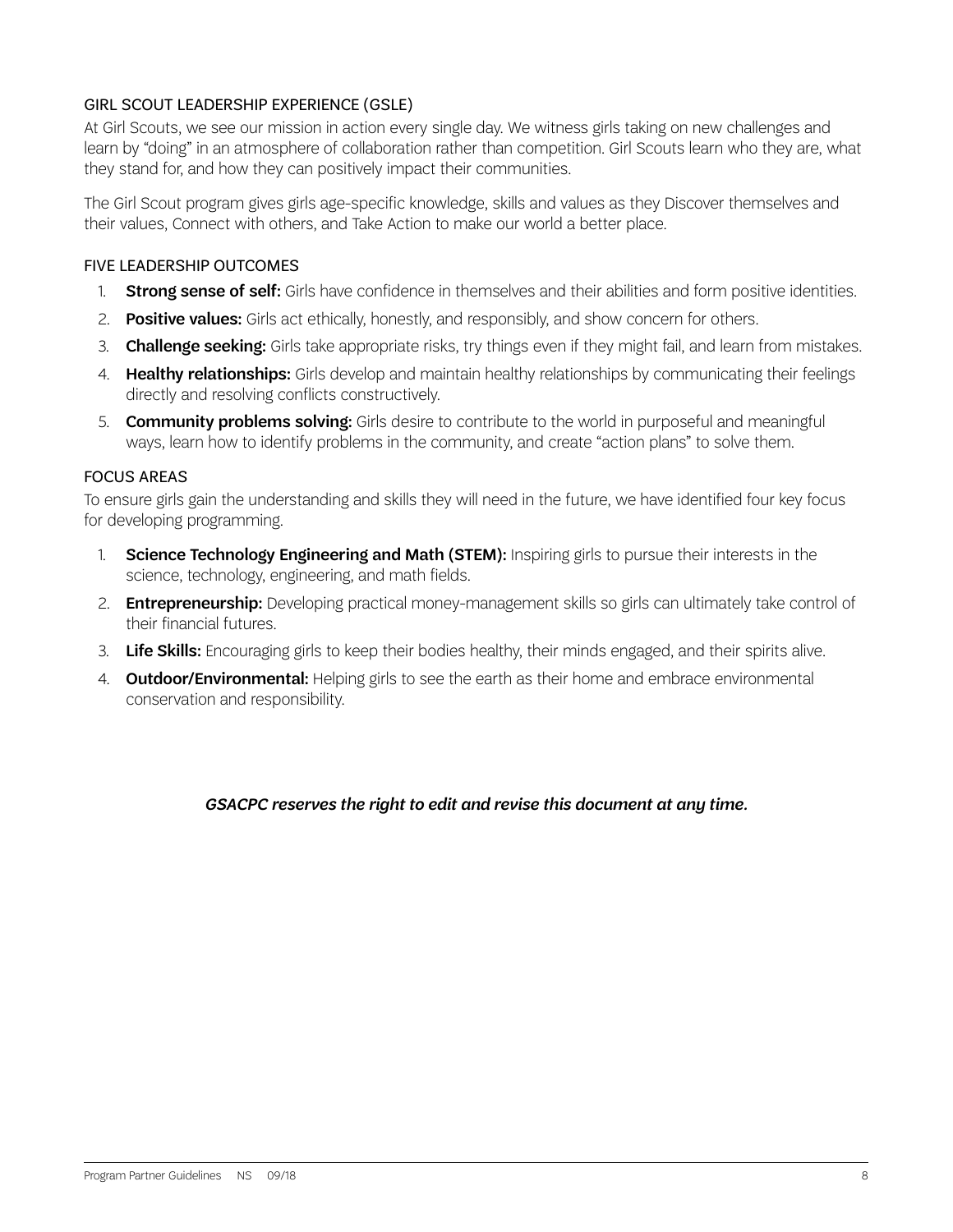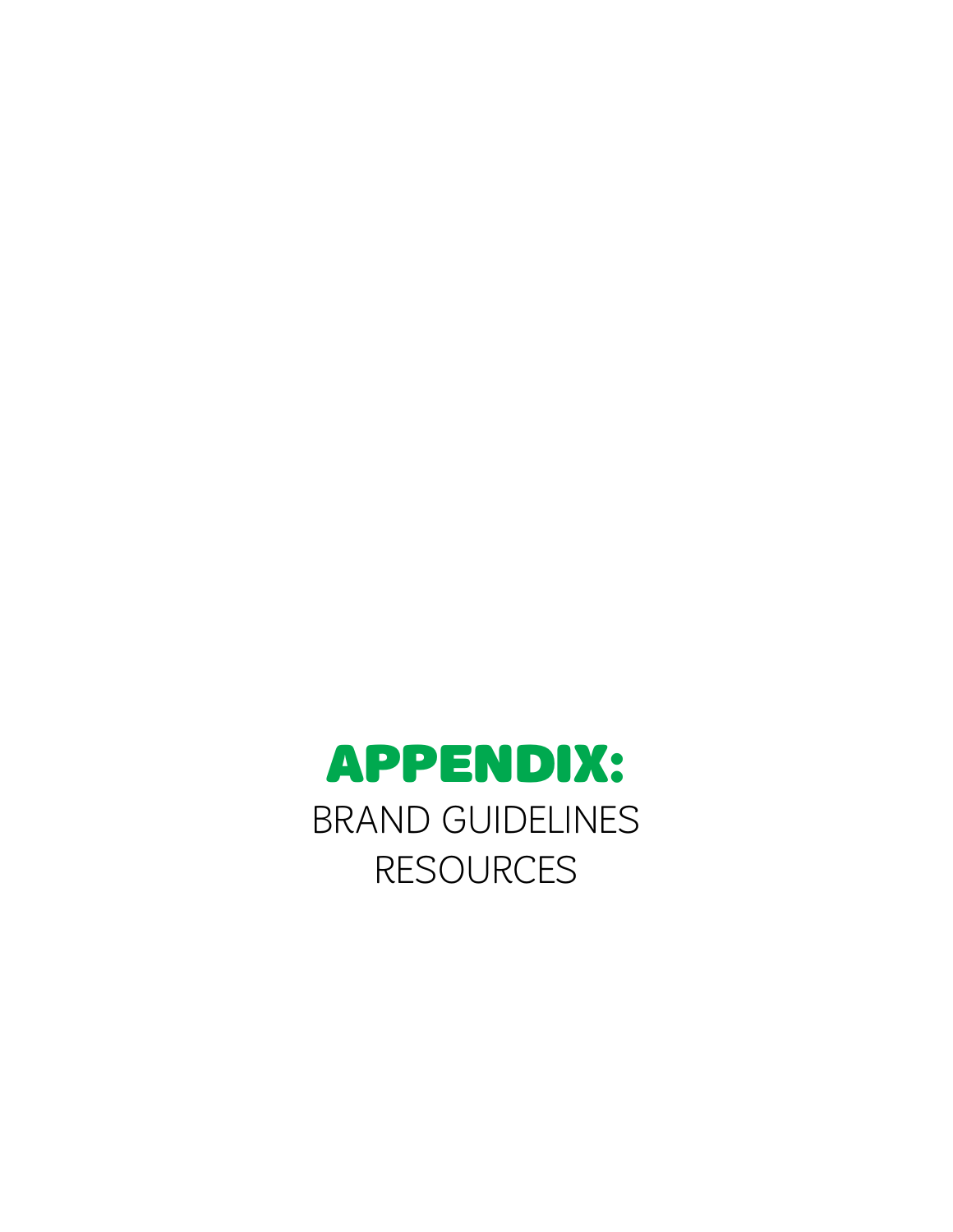

# **GRAPHIC GUIDELINES** & One-Time Logo Usage Agreement

Persons using brand elements agree to abide by the rules and guidelines outlined in this agreement. Troops and service units may use the Girl Scouts–Arizona Cactus-Pine Council Servicemark for printed or electronic promotional materials such as a flyer or poster, on a case by case basis. Generally, the service mark is reserved for official Council communications and materials. The Servicemark or G.I.R.L. logos may not be used for branded merchandise that is not created by Girl Scouts, such as T-shirts, mugs, pens etc. The words Girl Scouts–Arizona Cactus-Pine Council, GSACPC or other words associated with Girl Scouts like Brownie, Cadette, Scout, GS, etc., may be used on these items instead. Girl Scouts–Arizona Cactus-Pine Council reserves the right to seek legal action for improper use of its name, Servicemark, other logos and images.

# ACCEPTANCE OF THIS AGREEMENT IS SUBJECT TO THE FOLLOWING:

- » This Agreement is applicable to the United States only. Any use of the Girl Scout Servicemark outside the United States is strictly prohibited. The Girl Scout Servicemark or the name "Girl Scouts" or "Girl Scouts of the USA" may not be used for any commercial purpose without prior written approval by the Trademark and Licensing Unit.
- » You may not use the Girl Scout Servicemark, logos, iconography or the name "Girl Scouts," "Girl Scouts of the USA" or "Girl Scouts–Arizona Cactus-Pine Council" in any manner that may possibly disparage, bring into disrepute, or derogate Girl Scouts of the USA, its members, or councils in connection with any products or services that, in Girl Scouts of the USA's sole and absolute discretion, may possibly diminish or damage the goodwill of the Girl Scout name or including without limitation uses that could be deemed to be obscene, pornographic sexual, or violent, or to encourage unlawful activities.
- » You may not alter the appearance of the Girl Scout Servicemark or logos. The Girl Scout Servicemark must stand by itself so as to avoid unintended associations with any other objects, including, without limitation, type, photographs, illustrations, borders, and edges.
- » The logo cannot be shaded or screened. The margin and/or clearance space around the Servicemark is the same as the height of the "g" in the Servicemark itself. It should never be placed over a complicated pattern or photograph.
- » You may not use the Servicemark or logos as a feature or design element or incorporate it into any other Servicemark/logo. You may never use the symbol without the logotype "Girl Scouts."
- » You may not use the Girl Scout Servicemark, logo, iconography, or the name "Girl Scouts," "Girl Scouts of the USA" or "Girl Scouts–Arizona Cactus-Pine Council" in any manner that implies sponsorship or endorsement. Co-branded materials are not allowed unless explicitly authorized by Council.

## ICONOGRAPHY

The trefoil has been a brand element since the beginning (1912). The profiles were added to the Girl Scout brand system in 1978.

The profiles are official art and may NOT be used independently of the Servicemark. The trefoil, however, is available for liberal expressive and creative applications.



The profiles are a key element of the Servicemark. On occasion, they may be applied independently but it is preferred that the Servicemark appear within the same piece. The profiles may only be applied in PMS 355 C/U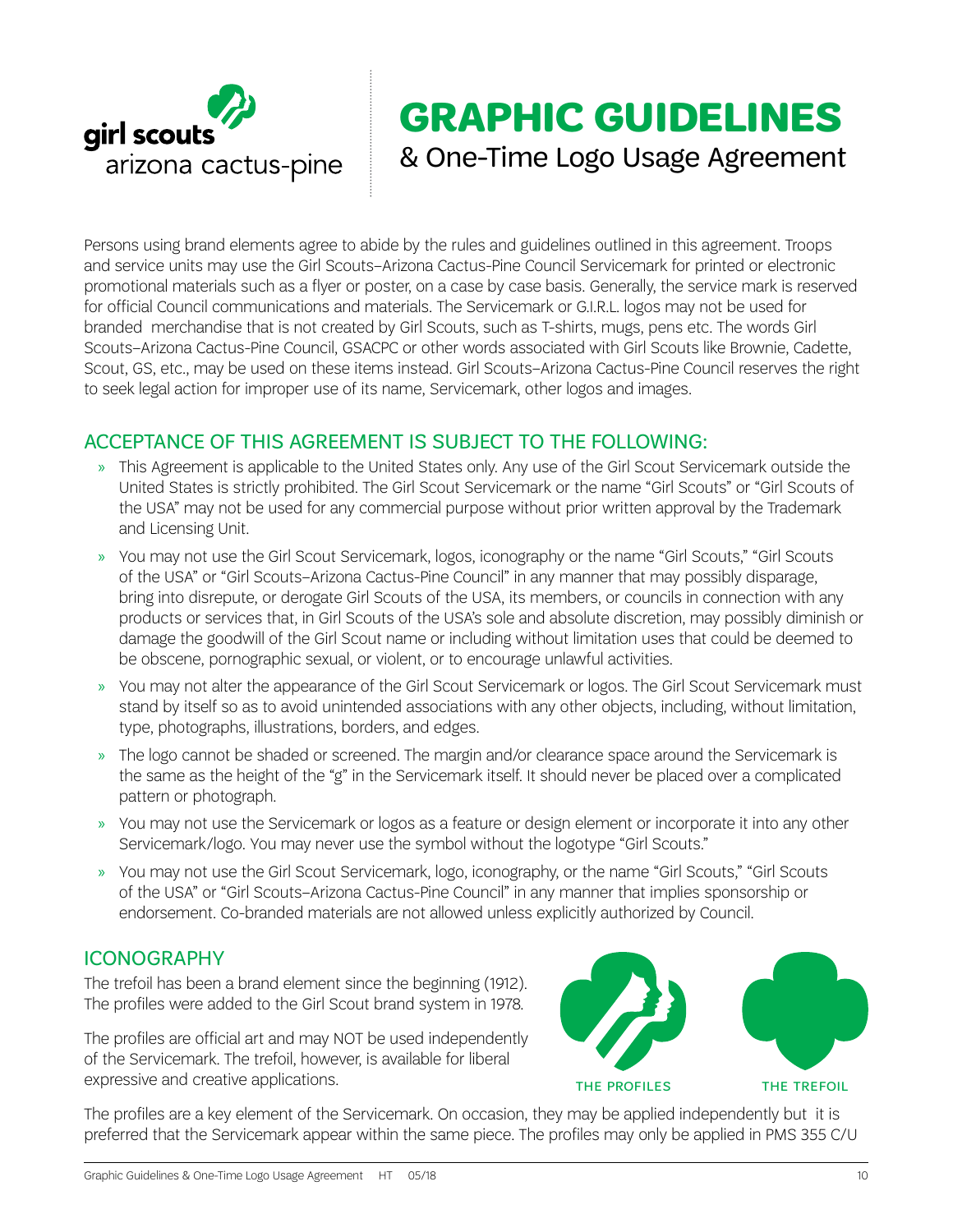

# **GRAPHIC GUIDELINES** & One-Time Logo Usage Agreement

or white, or as an engraving. The profiles do not require a registration mark at this time.

The Girl Scout Trefoil is a playful complement to the Girl Scout Profiles and the Girl Scout Servicemark. However, it is not to be made into a character, made to hold photography, or re-rendered in any way. Apply the Trefoil as green (PMS 355 C/U) or white (preferably on green background). Text within the Trefoil should be either green (PMS 355 C/U) or white. Note: tinting a green Trefoil to 80 percent of PMS 355 is permissible, but it should only be applied over a solid green background.

The Trefoil should always be a Trefoil – not a flower, not a leaf, not a snowflake. Trefoil does not require a registration mark (®) at this time.

# THE GIRL SCOUT SERVICEMARK

The Girl Scout Servicemark is the primary brand mark. Servicemark configuration (consisting of the words "girl scouts" and the iconic Girl Scout Profiles) creates a feeling of leadership and forward momentum. The unique angle of the Profiles plays a key role in Servicemark typography and Servicemark lockups. The Servicemark is final and complete art. It should not be reassembled or reapportioned. Only the approved colorways of the Servicemark should be used. The Servicemark does not require a registration mark (®) at this time.

The configuration of Servicemark lockups mirrors the angle of the profiles' neck.

Only council names, nationwide taglines, and affinity groups may be locked into the Servicemark. Only GSUSA may create Servicemark or other lockups.

## **COLORS**

Apply two-color marks to white, green, black and very lightcolored backgrounds. On a green (PMS 355 C/U) background only, apply the white profiles. On a black background only, apply the white text.

If applying a two-color mark, the profiles should never be rendered in black. And the profiles should never be rendered in white unless on a green (PMS 355 C/U) background.

In extreme cases where one-color printing is the only option, black Trefoils or Profiles are permissible. However, it is strongly encouraged that they be applied in Girl Scout green or white wherever possible.



## G.I.R.L.

Introduced in 2017, G.I.R.L. (Go-getter, Innovator, Risk-taker, Leader)TM is Girl Scouts' brand platform for describing the experiences, skills, and people inherent in our Movement. These experiences and stories have always been part of who we are, what we do, and our impact—G.I.R.L. is NOT a campaign. This is the essence of our brand. The spirit of G.I.R.L. influences everything we say and do.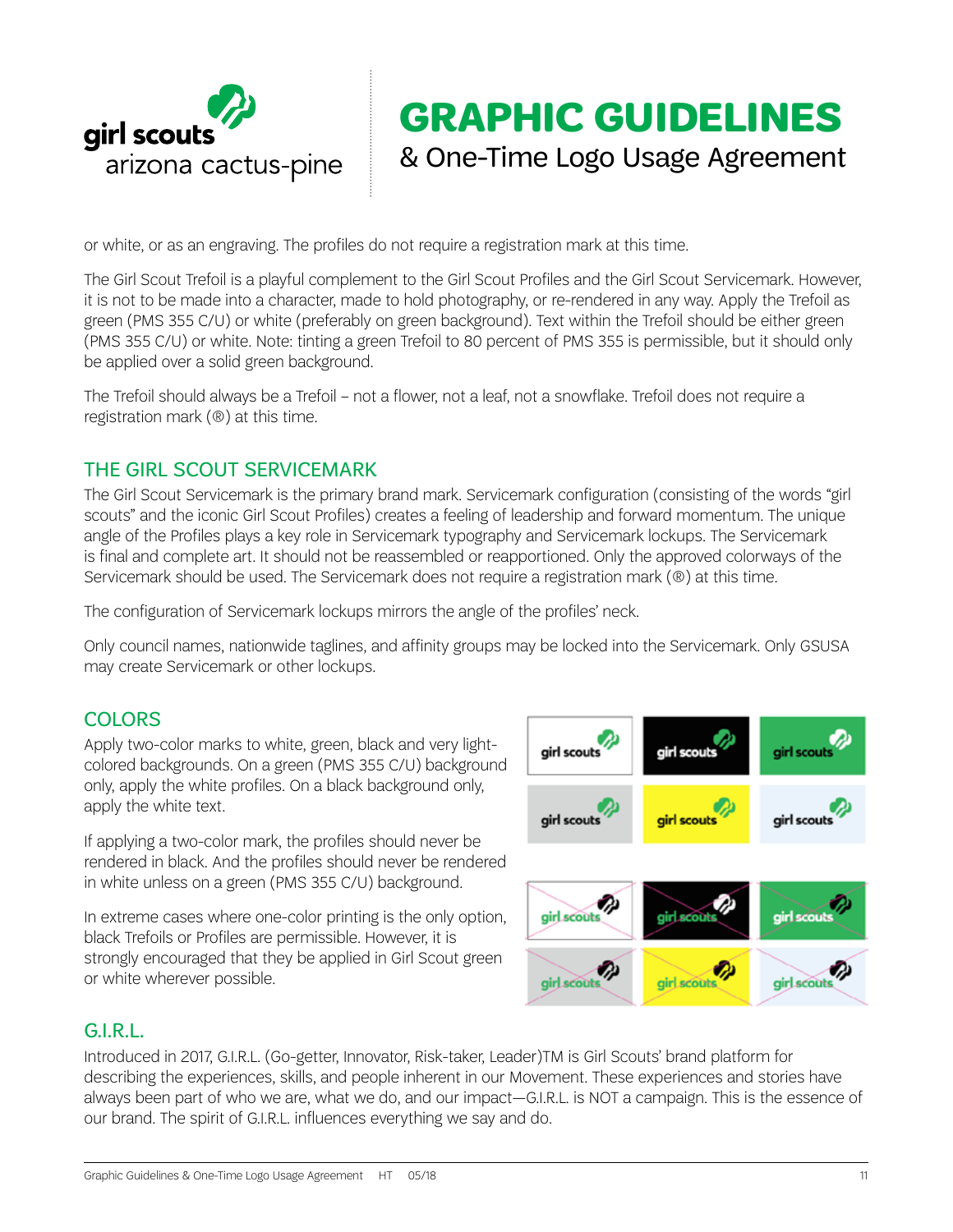

# **GRAPHIC GUIDELINES** & One-Time Logo Usage Agreement

All uses of G.I.R.L. logos or written form should be related to specific go-getter, innovator, risk-taker, and/or leadership experiences, stories, or people. These logos do not replace other campaigns/logos, but should be used to enhance brand essence across promotional materials/flyers – NOT MERCHANDISE, GIFTS OR MORE PERMANENT ITEMS.

# THE G.I.R.L. LOGO

THE G.I.R.L. logo is final and complete art. The logo should not be altered, distorted or manipulated in any way. The G.I.R.L. logo suite uses specific colors in a very specific order. Only the approved colorways of the logo should be used. When using the G.I.R.L. logo externally, you must also use the council Servicemark lock-up, acronym, or council name to ensure connection of G.I.R.L. to Girl



Scouts at all times. The G.I.R.L. logos should only be used for promotional one-time materials and CANNOT BE USED ON ANY MERCHANDISE, PATCHES, AWARDS, RECOGNITIONS, OR OTHER PRODUCT.

# G.I.R.L. COLORS

The logo colors are very specific and should not be altered in any way. Do not alter the colors or remove borders. Do not use on similar-color, competing, or distracting backgrounds. The G.I.R.L. logos should always be used in full color, except in cases where budget demands one-color printing. One-color logos may be used as a last resort ONLY. At this time, one-color printing is reserved to black and white.

# GIRL SCOUT FONTS

Girl Scouts has a suite of bespoke fonts designed to meet the needs of our brand. Arial is the approved alternate font for materials developed outside of the organization.

## GIRL SCOUTS AS TEXT

Please note the following regarding the use of the Girl Scout name:

- » The words "Scout," "Scouts," and "Scouting" must never appear without the modifier "Girl." We are Girl Scouts. We do Girl Scouting.
- » "Girl Scouts of America" should never be substituted for "Girl Scouts of the USA."
- » "Girl Scouts" is a singular proper noun when referring to the organization, Girl Scouting, etc. It should never be preceded by the definite article "the." We are Girl Scouts, not "The" Girl Scouts. Therefore, in Spanish, it should never be preceded by the article "las."

## COMPLETE AGREEMENT

Sign and return the following page, along with a mock-up showing the use of requested logo(s), to [marcom@girlscoutsaz.org](mailto:marcom%40girlscoutsaz.org?subject=).

QUESTIONS? Email [marcom@girlscoutsaz.org](mailto:marcom%40girlscoutsaz.org?subject=) or call 602.452.7000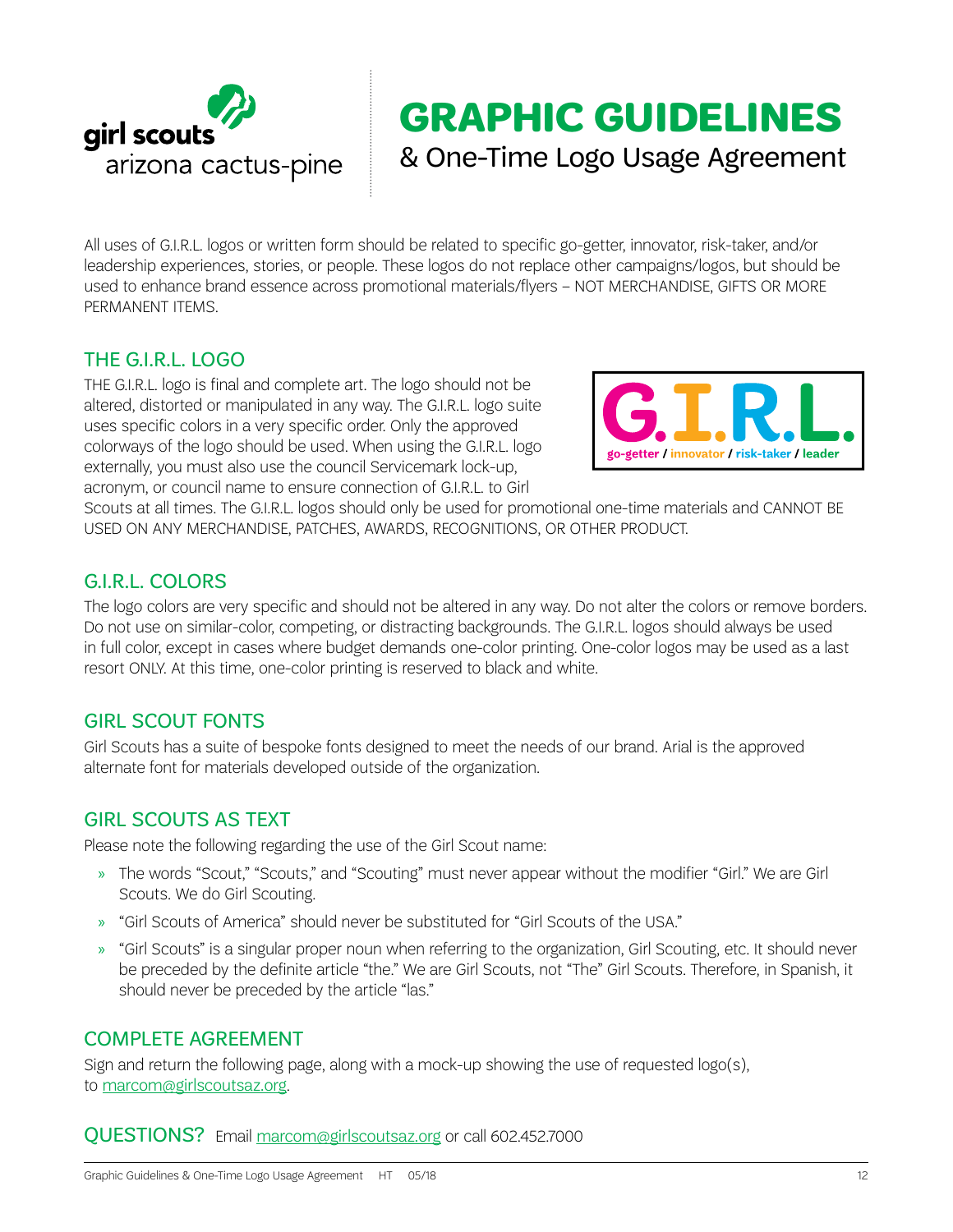

# One-Time Logo **USAGE AGREEMENT**

<span id="page-12-0"></span>With this agreement,  $(ORGANIZATION/SERVICE UNIT/LEADER)$ applies for **one-time use** of the Girl Scout  $\Box$  SERVICEMARK  $\Box$  G.I.R.L. logo as a result of a partnership or collaboration with Girl Scouts–Arizona Cactus-Pine Council (council). This Logo Use Agreement is made and entered as of the date last set between the Council and Organization.

#### A. REQUESTER INFORMATION

| ORGANIZATION / SERVICE UNIT / LEADER:                                    |          |        |        |      |  |
|--------------------------------------------------------------------------|----------|--------|--------|------|--|
| CONTACT NAME:                                                            |          |        | TITLE: |      |  |
| ADDRESS:                                                                 |          |        |        |      |  |
| CITY:                                                                    |          | STATE: |        | ZIP: |  |
| PHONE:                                                                   | FAX:     |        |        |      |  |
| EMAIL:                                                                   | WEBSITE: |        |        |      |  |
| DESCRIBE THE ONE-TIME LOGO USE REQUEST (PLEASE PROVIDE INCLUSIVE DATES): |          |        |        |      |  |
|                                                                          |          |        |        |      |  |
|                                                                          |          |        |        |      |  |
|                                                                          |          |        |        |      |  |

#### B. TERM OF THIS GIRL SCOUT LOGO USE AGREEMENT

Organization understands and acknowledges the Brand Graphic Guidelines and that this Logo Use Agreement shall remain in existence and be effective for a one-time use. In the event the Logo Use Agreement expires or is terminated, or the partnership or collaboration is dissolved, Organization's rights to use the Girl Scout logo(s) shall automatically expire without the requirement of any prior notice to the Organization.

#### C. COMMITMENT INFORMATION AND AGREEMENT

Organization will adhere and agree to abide by the Girl Scout Graphic Guidelines. The Girl Scout logo(s) are registered trademarks. They may never be redrawn, re-proportioned, distorted, altered or manipulated in any way. Organization will terminate using the Girl Scout logo after this one-time use and agrees to abide by the terms of this Agreement.

| SIGNATURE OF AUTHORIZED ORGANIZATION REPRESENTATIVE: |        |  |  |  |
|------------------------------------------------------|--------|--|--|--|
| PRINTED NAME:                                        | TITLE: |  |  |  |
| DATE:                                                |        |  |  |  |

Email a signed copy of this form along with a document proof to [marcom@girlscoutsaz.org](mailto:marcom%40girlscoutsaz.org?subject=). Call 602.452.7000 or email [marcom@girlscoutsaz.org](mailto:marcom%40girlscoutsaz.org?subject=) with any questions.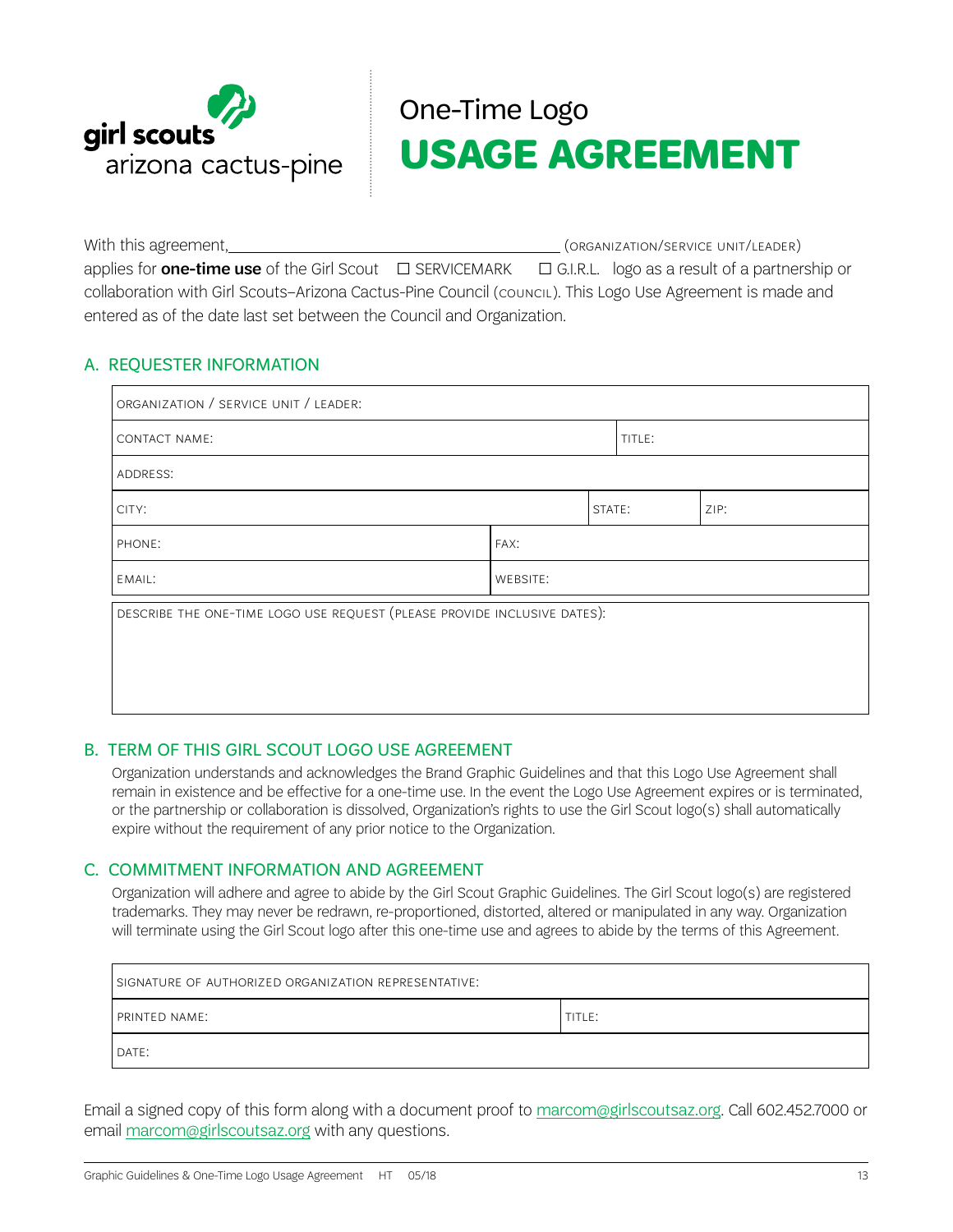# GIRL SCOUT PARTNER EDITORIAL STYLE SHEET



Please adhere to the following conventions when writing about Girl Scouts to remain consistent and accurate with our branding and how we talk about ourselves.

We appreciate your collaboration—thank you for keeping our voice strong!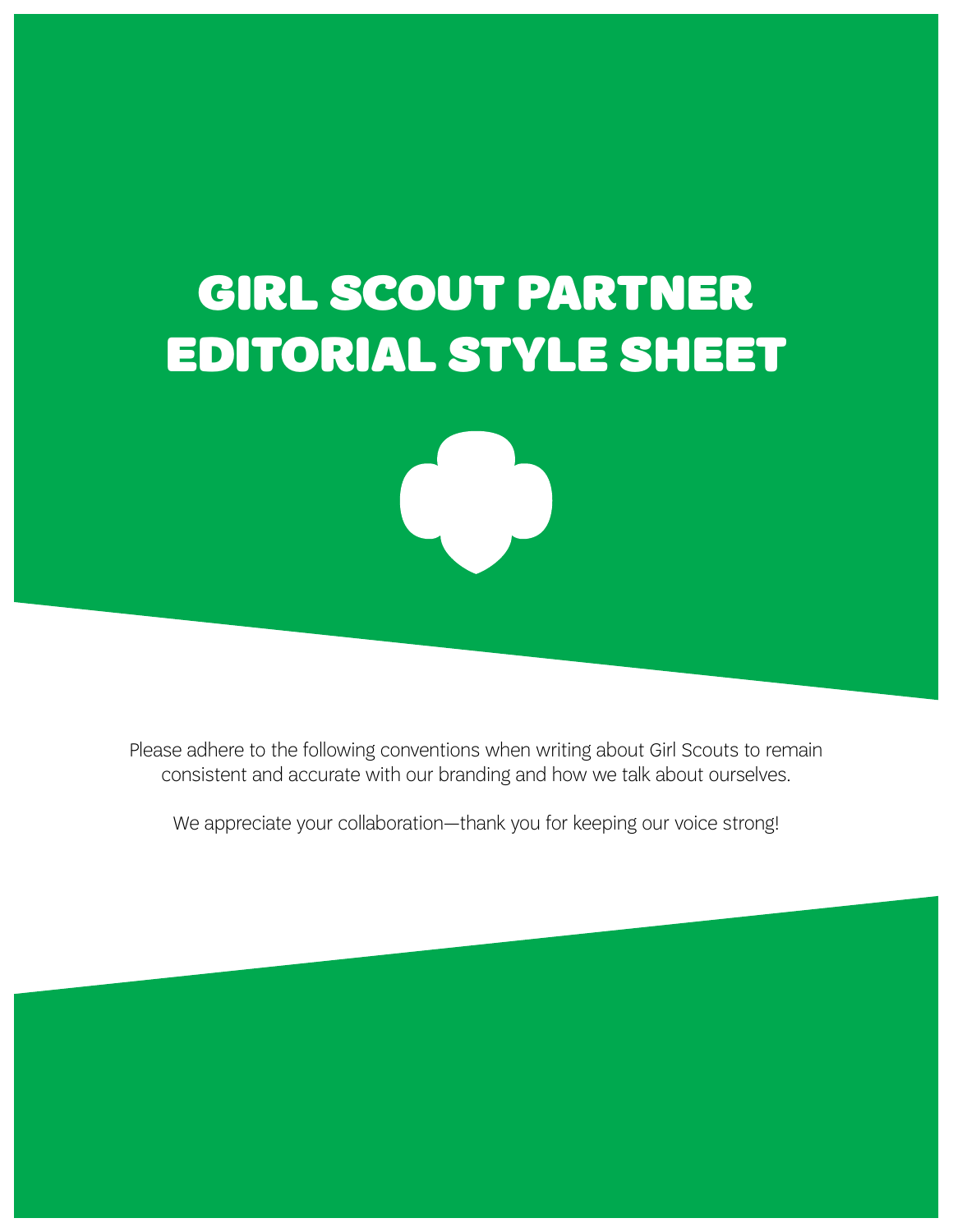# WHO WE ARE

- » "Girl Scouts of the USA" when referring exclusively to the national organization (GSUSA or Girl Scouts fine on subsequent reference); "Girl Scouts" to refer to the wider Girl Scout body (national org + 112 Girl Scout councils)
	- NOT Girl Scouts of America, GSA, Scouts, the Girl Scouts, Girl Scouts of Arizona (there are two councils in our state)
- » Do not use *Scouts* or *Scouting* alone ensure all references to the organization and program titles use our full unique name, Girl Scouts or Girl Scouting.
- » Girl Scout council; council (only cap "council" as part of proper noun—e.g., Girl Scouts–Arizona Cactus-Pine Council)
- » Before shortening our Council's name to GSACPC, use the full name the first time it is mentioned with the acronym in parentheses—*Girl Scouts–Arizona Cactus-Pine Council (GSACPC)*.
- » Also note the proper location and use of the en dash and regular dash within our name: *Girl Scouts–Arizona Cactus-Pine Council*.
- » s' to give us ownership: Girl Scouts' history
- » accurate to refer to Girl Scouts as the largest girl leadership (or girl leadership development) organization in the world
- » Girl Scout troop; troop (but: Pippa is in Troop 3484)
- » Girl Scout member
	- Girl Scouts (girl members; note that our organization and our girl members share a name)
	- Girl Scout volunteer
	- Girl Scout parent; Girl Scout caregiver
	- lifetime member
- » Girl Scout alum(s): preferred term for a girl who was a Girl Scout for any length of time or at any level in her youth
	- not Girl Scout alumna(e)
- » Social media accounts:
	- Facebook: [/GSACPC](https://www.facebook.com/GSACPC)
	- Twitter: [@GSACPC](https://twitter.com/gsacpc)
	- Instagram: [@GSACPC](https://www.instagram.com/gsacpc)
	- LinkedIn: [Girl Scouts–Arizona Cactus-Pine Council](https://www.linkedin.com/company/girl-scouts---arizona-cactus-pine-council/)
	- Pinterest: [GSACPC](https://www.pinterest.com/gsacpc)
- » *Note:* Although Girl Scouts is our name, "Girl Scouting" (never "Scouting") should be used to refer to the experience that Girl Scouts provides its members with. So: Through Girl Scouting, girls develop leadership skills to last a lifetime.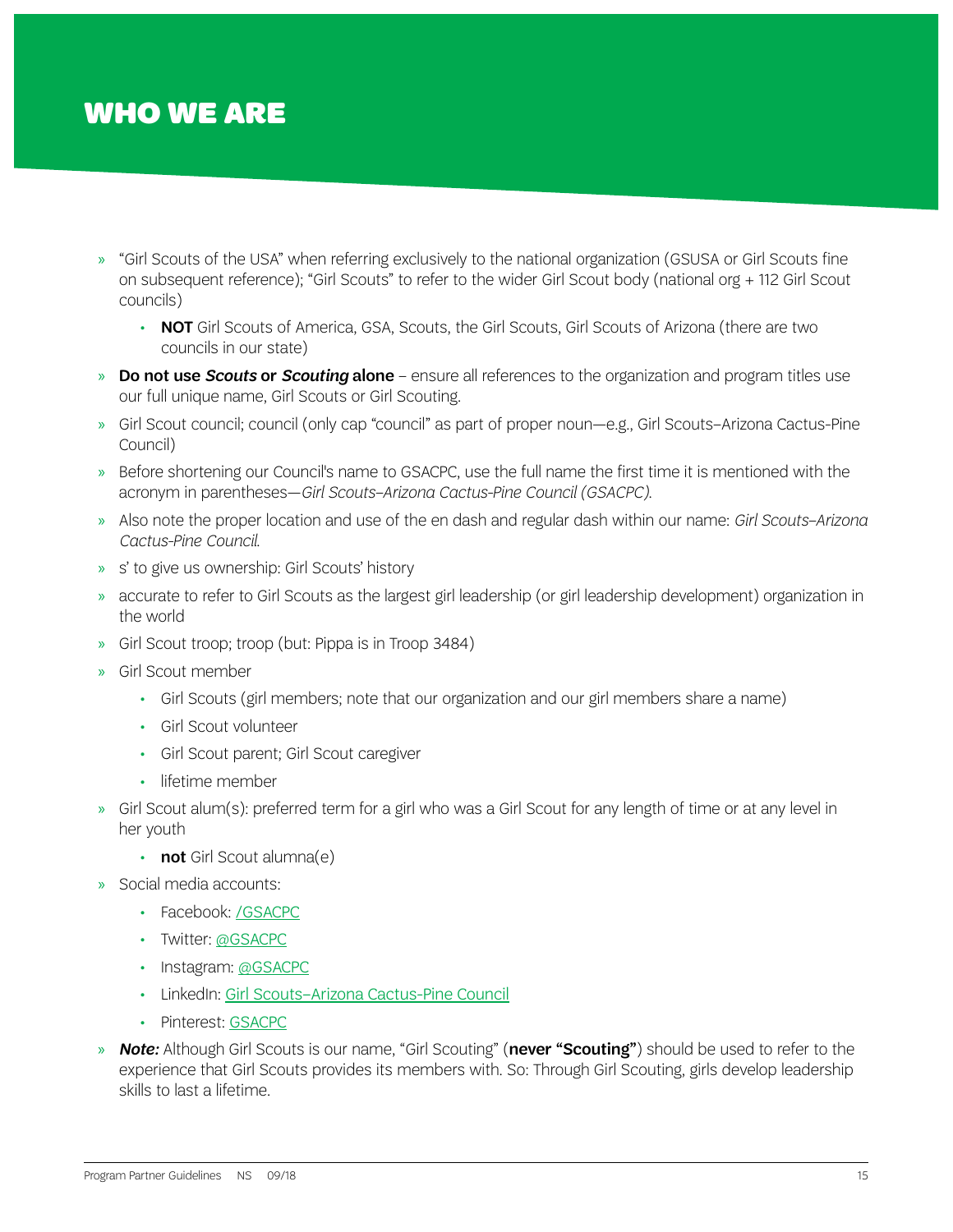# WHAT WE'RE ABOUT

- » Mission statement: Girl Scouting builds girls of courage, confidence, and character, who make the world a better place.
- » "About Us" boilerplate:

We're the best girl leadership experience in the world. It began over 100 years ago with one woman, Juliette Gordon "Daisy" Low, who believed in the power of every G.I.R.L. (Go-getter, Innovator, Risk-taker, Leader)™ to change the world. Today, we continue her vision through the Girl Scout Leadership Experience which helps girls uncover and develop their potential through activities in science and technology, business and economic literacy, and outdoor and environmental awareness, to discover their values, skills, and the world around them; connect with others in a multicultural environment; and take action to make a difference in the world. And with hands-on, girl-led, cooperative learning, every G.I.R.L. has a chance to do something amazing.

#### About Girl Scouts–Arizona Cactus-Pine Council (GSACPC)

In partnership with more than 10,000 adult volunteers, GSACPC serves 21,000 girls grades K-12 in more than 90 communities across central and northern Arizona. Since 1936, GSACPC has helped girls develop leadership skills and tools for success in a rapidly changing environment. We know that given the opportunity, every girl can become a leader, act confidently on her values, and connect with her community. Girl Scouts grow courageous and strong through girl-driven programs, ranging from summer camp to troop activities and product sales. For more information, visit [www.girlscoutsaz.org](http://www.girlscoutsaz.org), like us on [Facebook](https://www.facebook.com/GSACPC) or follow us on [Instagram](https://www.instagram.com/gsacpc). Sample language about Girl Scout alums: Girl Scouts' more than 50 million alums make significant contributions around the world, day in and day out—from the boardroom to the classroom to the caucus room (and beyond!).

# GIRL SCOUT GRADE LEVELS

- » Girl Scout Daisies: grades K–1
- » Girl Scout Brownies: grades 2–3
- » Girl Scout Juniors: grades 4–5
- » Girl Scout Cadettes: grades 6–8
- » Girl Scout Seniors: grades 9–10
- » Girl Scout Ambassadors: grades 11–12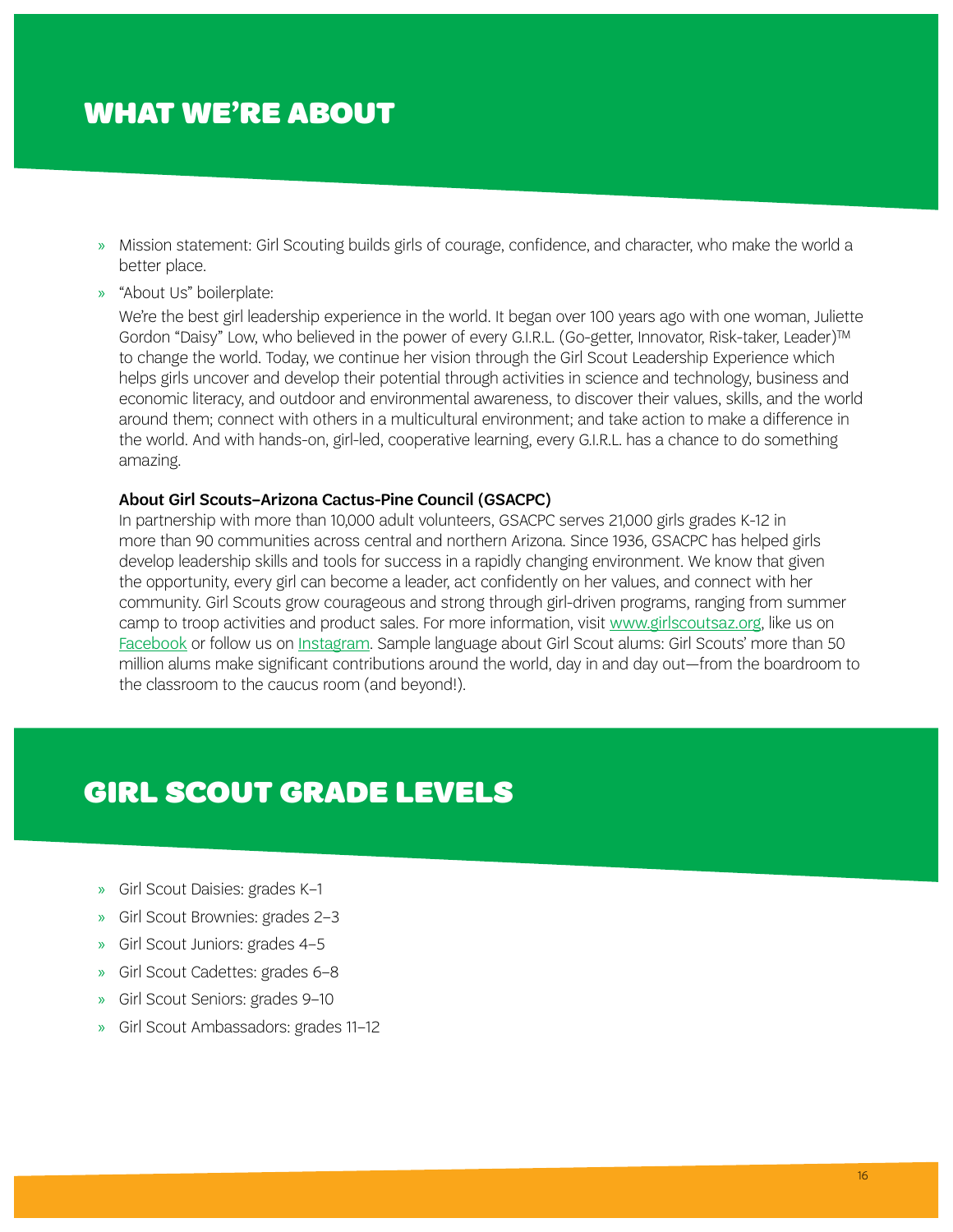# COOKIES

- » Girl Scout Cookie(s)
- » Girl Scout Cookie Program; cookie program
	- "the largest girl-led entrepreneurial program in the world," not "the largest girl-led business in the world"; avoid referring to the cookie program as a business altogether
- » Girl Scout Cookie season
- » Digital Cookie®
- » Cookies are associated with different bakeries, it depends on the Council—Little Brownie Bakers (LBB) or ABC Bakers (ABC), or both:
	- Girl Scout S'mores® (both, but the cookies are different)
	- Thin Mints® (both)
	- Caramel deLites® (ABC); Samoas® (LBB)
	- Peanut Butter Patties® (ABC); Tagalongs® (LBB)
	- Shortbread (ABC); Trefoils<sup>®</sup> (LBB)
	- Do-si-dos® (LBB); Peanut Butter Sandwich (ABC)
	- Lemonades™ (ABC)
	- Savannah Smiles® (LBB)
	- Thanks-A-Lot<sup>®</sup> (ABC)
	- Toffee-tastic® (LBB)
	- Trios (ABC)
- **» Tip:** GSACPC uses Little Brownie Bakers.
- » Tip: As appropriate, emphasize the five skills girls learn through the Girl Scout Cookie Program—goal setting, decision making, money management, people skills, and business ethics.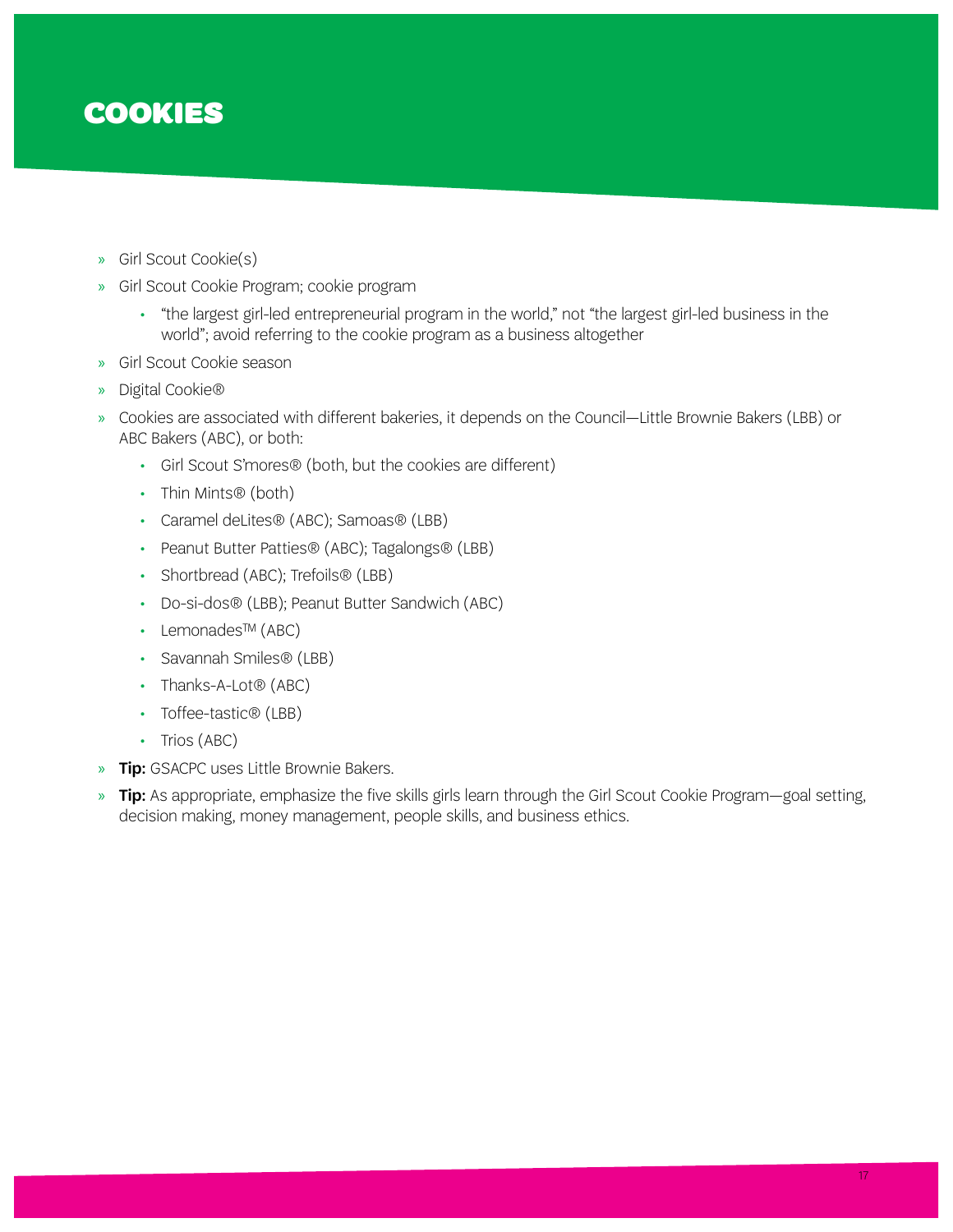# OTHER COMMON TERMS AND PHRASES

- » badge (no cap: Philanthropist badge, Financial Literacy badges; [read more](https://www.girlscouts.org/en/our-program/badges.html))
- » patch (no cap: Fun patch)
- » petal (no cap: Tula petal; [read more](https://www.girlscouts.org/content/dam/girlscouts-gsusa/forms-and-documents/our-program/insignia-list/what_daisies_do.pdf))
- » Girl Scout Leadership Journey; Leadership Journey; Journey (e.g., Think Like an Engineer Journey, STEM Journeys; [read more](https://www.girlscouts.org/en/our-program/journeys.html))
- » G.I.R.L. (Go-getter, Innovator, Risk-taker, Leader)™
- » Volunteer Toolkit ([read more](https://www.girlscouts.org/en/adults/volunteer/volunteer-resources.html))
- » Take Action project
- » girl-led, learning by doing, cooperative learning (components of the leadership experience girls receive at Girl Scouts)
- » nonprofit
- » nonpartisan
- » female leaders
	- not women leaders
	- not females
- » Tip: Use synonyms for "partner" to add variety to copy (e.g., collaborate, team up, work with, joining forces, etc.).